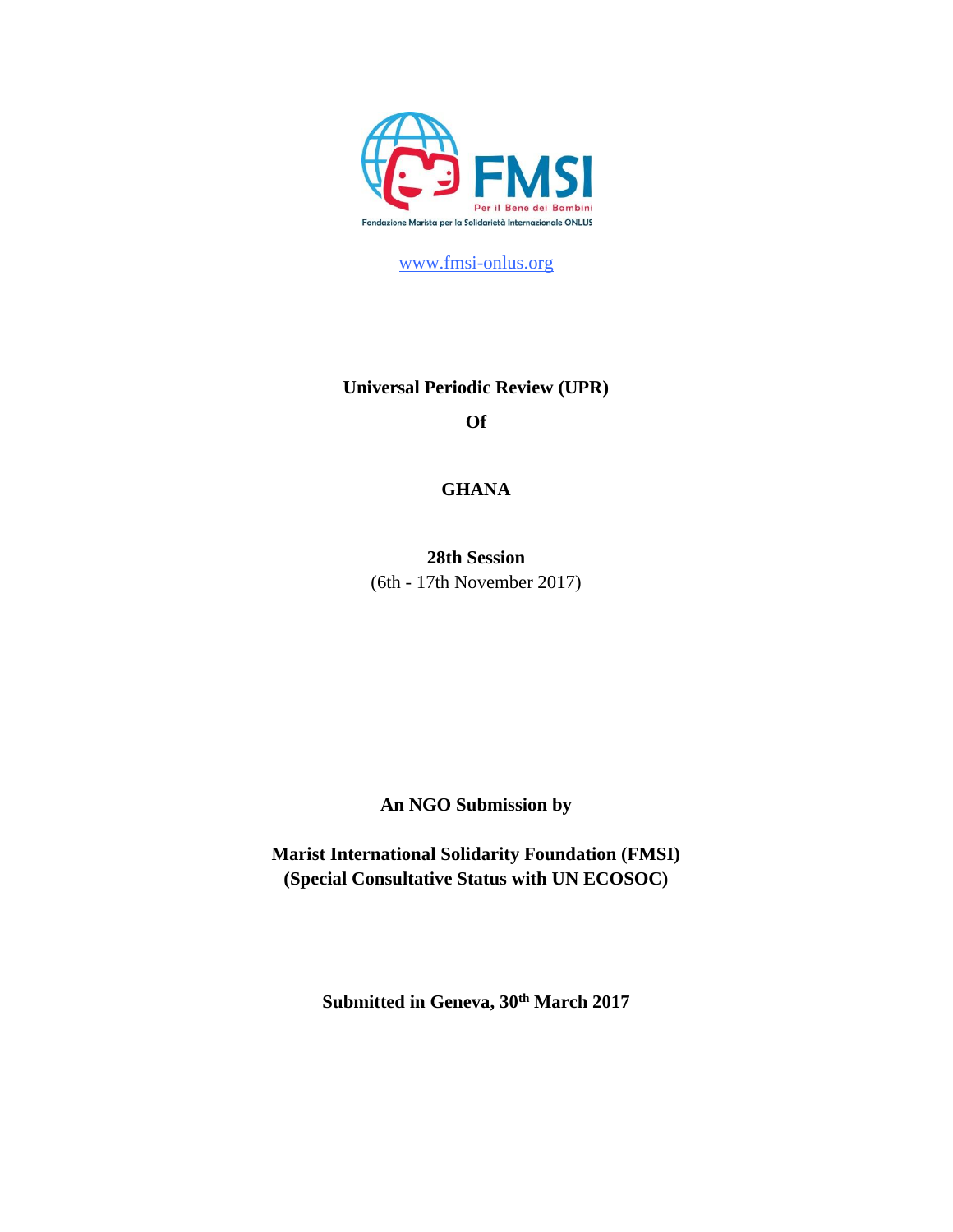# **I. Introduction**

- 1. This report is a submission made by the Marist International Solidarity Foundation (FMSI). FMSI is an NGO in consultative status with UN ECOSOC, which has a special focus on promoting and protecting the rights of children. This organisation was established in 2007 in Italy as a Not-for-Profit Organisation with a Social Purpose (FMSI-ONLUS) and has a presence in nearly eighty countries.
- 2. The report highlights FMSI-ONLUS concerns related to Child Rights issues especially those related to education in Ghana.
- 3. The statistics and information presented in this submission came from personal interviews and surveys with local members within the country and also includes information from national institutions dealing with children's issues in Ghana.

# II. **Right to Education**

## *Second-Cycle UPR Recommendations*

1. In the Second Cycle of the UPR, Ghana accepted recommendations made by Cuba, China, Zimbabwe, Singapore and Hungary<sup>1</sup> on realizing the right to education for all by more effectively enforcing compulsory education and promoting and consolidating quality education - so that all areas have access to education, and net enrolment rate is increased.

# *Legal and Institutional Framework*

2. Ghana is a state party to the International Covenant on Economic, Social and Cultural Rights  $(1976)^2$  and the Convention on the Rights of the Child  $(1990)^3$  that promote the free and compulsory education. The right to 'free, compulsory universal basic education' (FCUBE) is enshrined in the Ghanaian Constitution, and there are many federal acts in place which relate to education for instance the Education Act (2008) promotes the free and compulsory education at the basic level. The Act urges the District Assembly to ensure that learning infrastructures are properly done and parents assume their

 $\overline{a}$ 

<sup>1</sup> A/HRC/22/6 Paragraph 124 and 125

<sup>2</sup> Ghana signed and ratified the International Covenant on Economic, Social and Cultural Rights in 2000.

<sup>3</sup> Ghana signed and ratified the Convention on the Rights of the Child in 1990.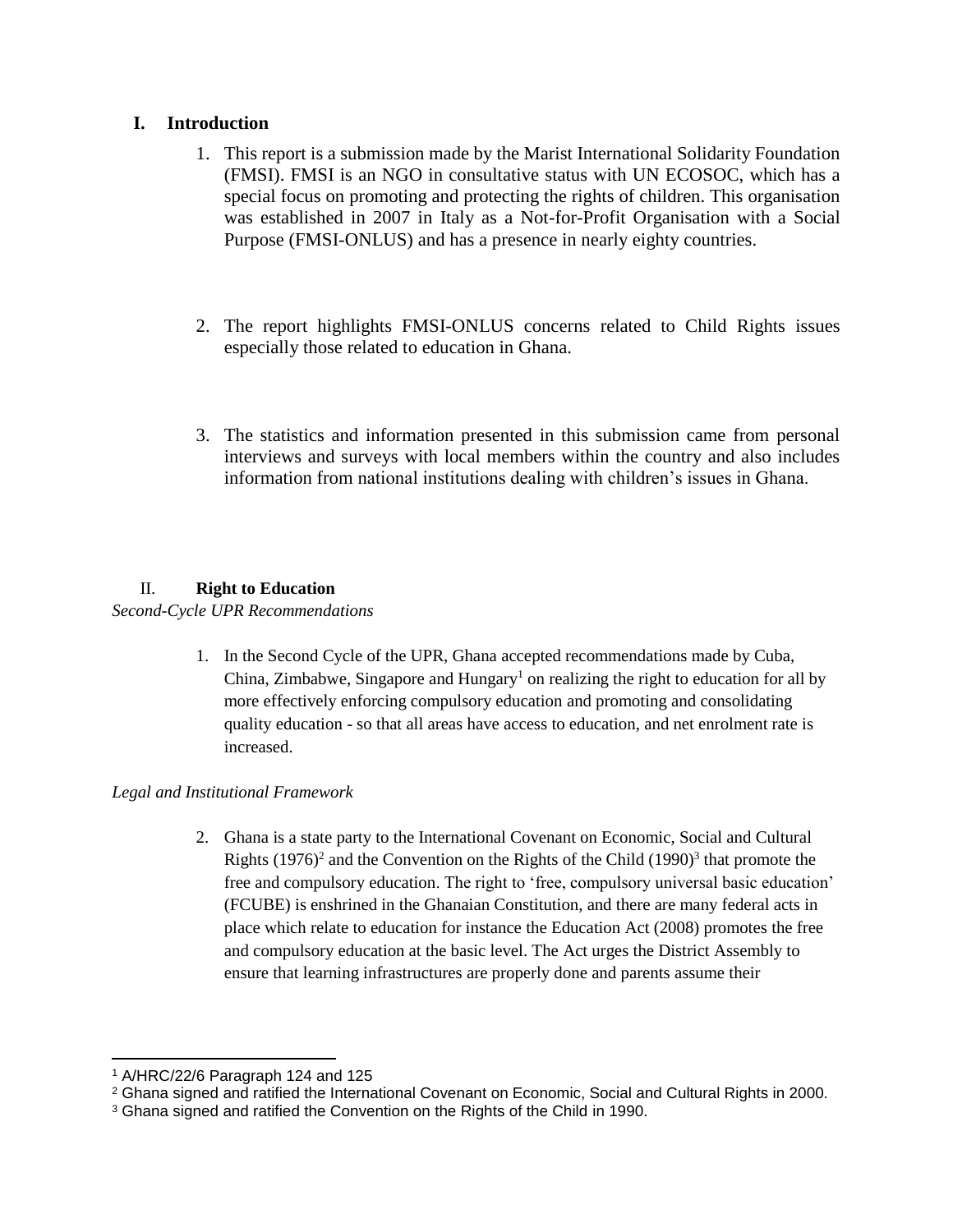responsibilities of supporting Government's efforts to encourage their children to go to school.<sup>4</sup>

## *Promotion and Protection of Human Rights on the Ground*

- 3. We are concerned about the extent to which the FCUBE policy is being faithfully implemented, with reports suggesting that Ghana's education system is neither truly free, nor compulsory. Though primary public schooling itself may be free, there are many costs for things such as uniforms, school books, excursions etc. which can often fall to the family and the student to cover. These costs can be enough to prevent children from attending school. Though there are some government bursaries and scholarships, such as capitation grants, many rural areas in particular do not receive these financial aids, or do not receive them when they are needed. This defies the purpose of having free education, so that these kinds of barriers do not exist for children. It is however, pleasing to note that the 2017/2018 budget allocation towards education has been increased as presented by the Minister of Finance in the Parliament in February 2017. FMSI feels that the increase of the budget may not improve children's situation if it does not include areas that have been highlighted as needing support.
- 4. The compulsory element of the FCUBE policy is not being faithfully upheld, with no real measures of enforcement being taken to ensure children of primary school age are attending school<sup>5</sup>. The intention behind enforcement of compulsory attendance is to prevent children wandering the streets during school hours, instead giving them a safe space to learn and to get an education. The fact that efforts to enforce this aspect of the FCUBE policy was not regarded as important is not a positive sign that Ghana is truly committed to providing education for all children.

## **Teacher / Pupil ratio**

- 5. Ghana has made a tremendous stride on Teacher/Pupil ratio. The average is so far 31.26 (UNICEF, 2015) against the 30 proper for a conducive learning environment. However, Ghana faces a challenge to have sufficient trained teachers. "At least 40 percent of teachers working with children under the age of 15 have never had any formal training"<sup>6</sup> In certain areas, particularly in rural areas, a lack of trained teachers means that one teacher can be responsible for up to three levels of classes at one time. In situations such as this, with resources spread thin, it is nearly impossible for teachers to provide the kind of one-on-one contact necessary to provide a child with a quality education.
- 6. Private schools are becoming an increasing risk to FCUBE policy with companies establishing private schools to make a profit from supplying sub-par education. Private

 <sup>4</sup> Ghana Education Act 778 (2008) articles 2(1-5)

<sup>5</sup> http://citifmonline.com/2015/05/14/supreme-court-to-rule-on-ppps-fcube-case

<sup>6</sup> [http://video.aljazeera.com/channels/eng/videos/ghana-faces-shortage-of-qualified-teachers/4911140607001;](http://video.aljazeera.com/channels/eng/videos/ghana-faces-shortage-of-qualified-teachers/4911140607001) Dec. 27, 2016.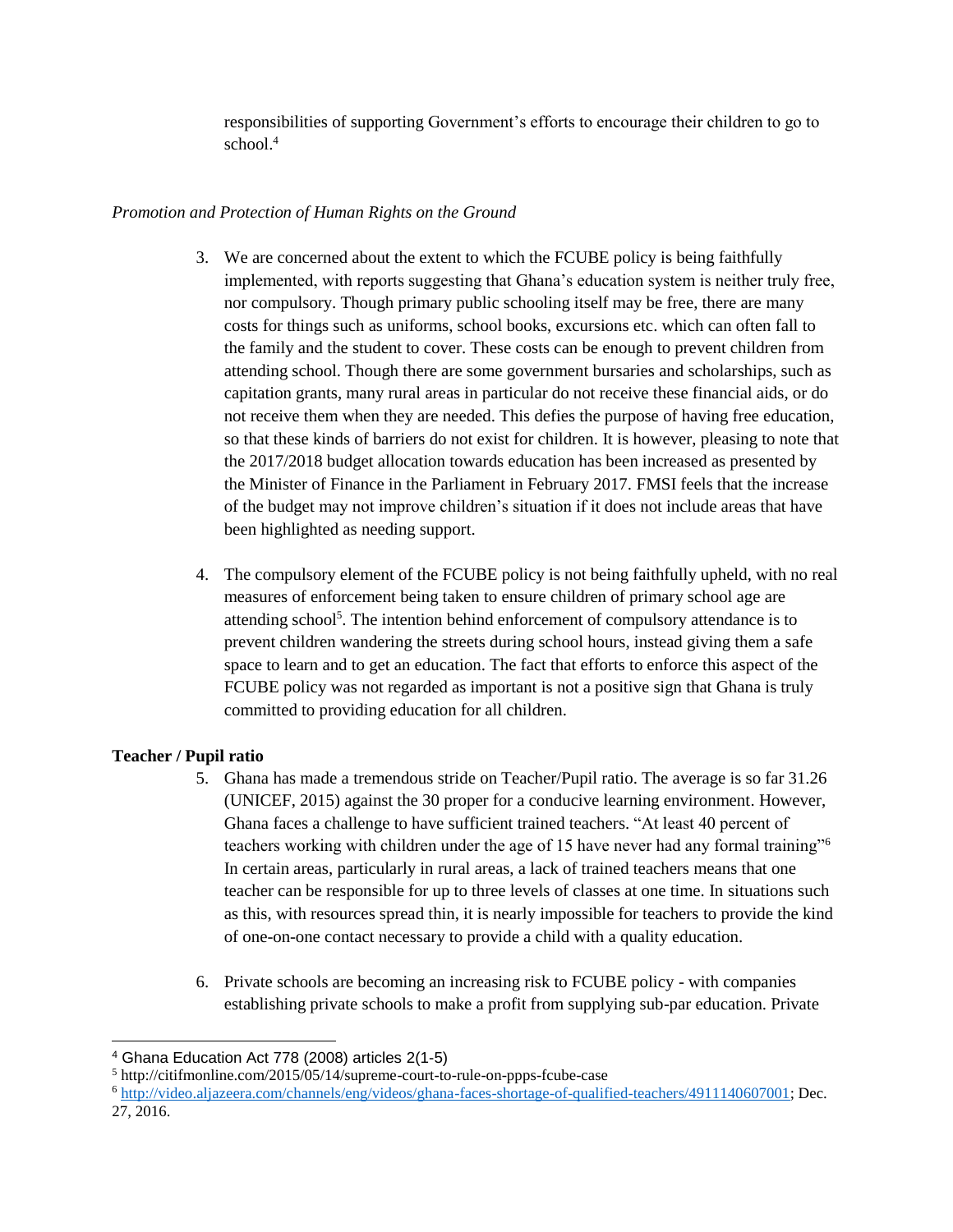schools often employ untrained teachers, have a greater number of students, and due to the lack of government support have fewer resources and buildings are often in poor conditions. In addition to the question of the quality of education, the establishment of private schooling can also create social issues by segregating the rich and those who can afford private education fees, from the poor and those who cannot. Even if there is no guarantee the private education is of a higher quality, the illusion of status remains.

7. Additionally, the monitoring systems which have been created to try and monitor private schools have not been allocated sufficient resources to be effective. The 'Private School Desk' within the Ghana Education Service has been reported as being understaffed and under-resourced to the extent that they cannot fulfil their responsibilities. The government in Ghana has allowed the establishment of private schools as a way of "filling the gap" in the education system and providing even more opportunities for education - however without the proper checks and balances necessary to ensure private education is of a good quality, this may be doing more harm for children's education than good.

## **Recommendations**

- **1. Properly review the District Assemblies monitoring mechanisms to ensure that they are diligently doing and reporting the situation of schools in their areas.**
- **2. Prioritize funding and allocation of resources to the 'Private School Desk' in order to better regulate the private schools in Ghana and enforce a higher standard of quality regarding trained teachers and facilities.**
- **3. Take necessary measures to ensure that primary schooling is completely free for children to attend.**

# **Obstacles to Education: Disability**

*Second-Cycle UPR Recommendations*

8. In the Second Cycle of the UPR, Ghana accepted recommendations made by Australia, Malaysia, Italy and Sudan on reforming policies to improve lives of people with disabilities<sup>7</sup>.

# *Legal and Institutional Framework*

9. Ghana is a state party to the Convention on the Rights of Persons with Disabilities (CPRD) (2008) which it ratified in 2012. The Mental Health Act 2012 lays out procedures for people with mental illnesses and/or intellectual disabilities to challenge continued detention in places such as prayer camps. Children with Disabilities Inclusive

 <sup>7</sup> A/HRC/22/6 para 125 Recommendations 86, 87, 88, 89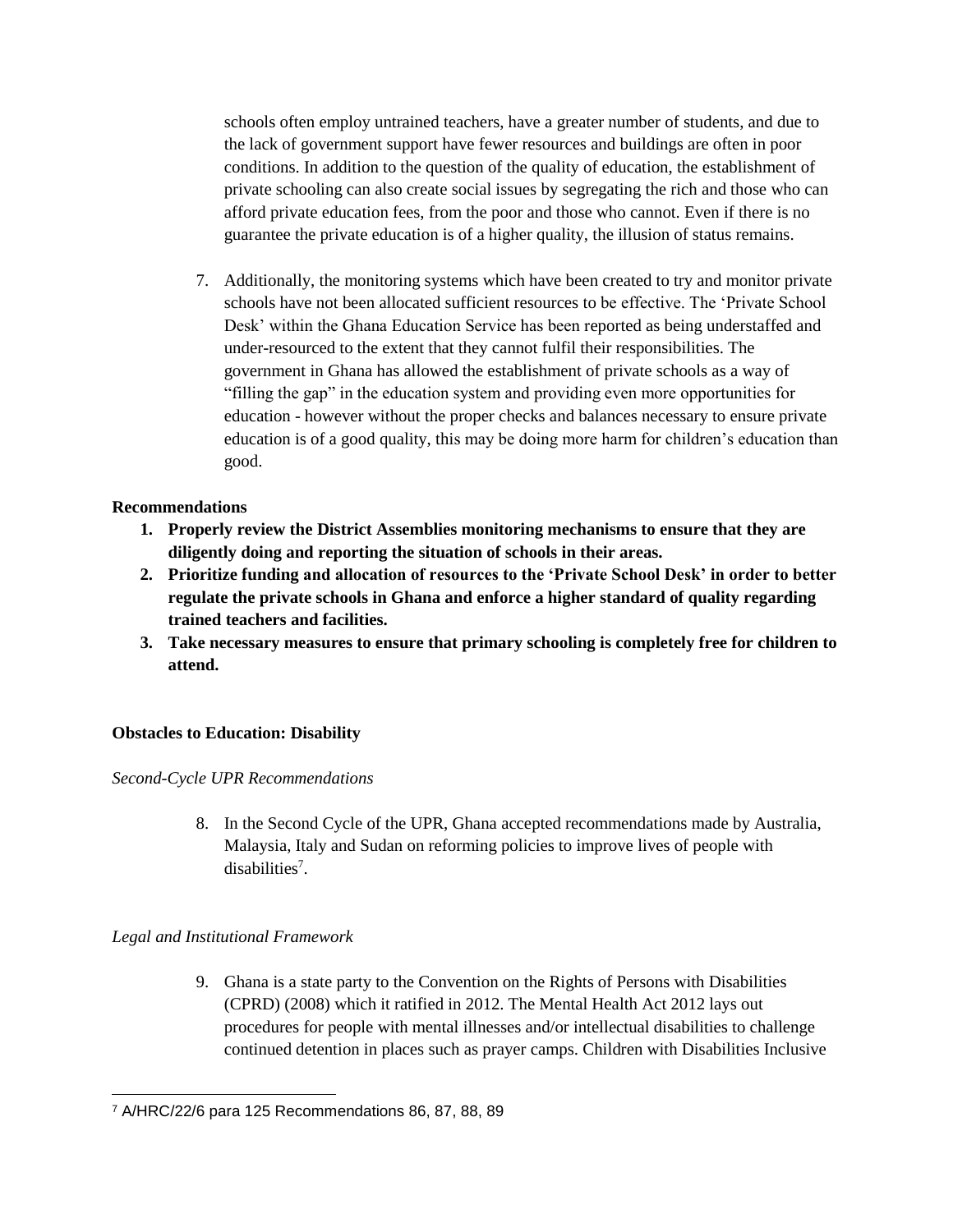Education Policy (IE policy), created in line with the rights to education for persons with disabilities set out in article 24 of CRPD includes a five year plan, along with budget and monitoring indicators.

## *Promotion and Protection of Human Rights on the Ground*

- 10. The Inclusive Education policy's five year plan is designed to run from 2015 to 2019<sup>8</sup> , and as such is only just entering its third year of implementation. This makes it difficult to determine the effectiveness of the program thus far, as there is not yet sufficient data available. It is pleasing to note that workshops throughout the country have been conducted to train head teachers and teachers for capacity-building<sup>9</sup> to work with children with disabilities. Community education programmes such as the "Disability rights awareness and inclusive education: building capacity of parents and teachers" manual, are being used to teach about different types of disabilities, the causes of disabilities, how to engage with individuals with disabilities and how to educate children with impairments. This is a resource which can improve awareness and reduce stigma and superstition surrounding disabilities, in order to give those living with disabilities a better quality of life and ideally to prevent further admissions into prayer camps.
- 11. Regarding the prayer camps, it is sad to note that no actions have been taken to close them or to ban admissions. FMSI has noticed that the appalling condition of people with mental challenges admitted in the prayer camps still remains unabated. The Mental Health Act was intended to offer a pathway to help individuals leave prayer camps of their own free will, as legislators want to find a middle ground where people running prayer camps can send individuals whose health or disabilities have not improved to seek medical services for care. However, it is illegal to keep people with mental health problems in the unaccredited facilities (art. 51 Mental Health Act, 2012).
- 12. FMSI is concerned that this approach to the running of prayer camps will not be successful in reducing the instances of inhuman, cruel and degrading treatment - as those running the camps may not be willing to relinquish their custody, or may believe they are still able to heal individuals with disabilities through prayer in spite of educational campaigns suggesting otherwise. There are no real monitoring systems in place to ensure that prayer camps are complying with mandatory reporting, or to ensure that they are not mistreating those under their care. This is why closing the prayer camps is the number one priority.

 <sup>8</sup> https://zeroproject.org/policy/ghana/

<sup>9</sup> Inclusive Education rolled out throughout Ghana ; <u>https://20cxh614hon119kmcx49v25h-</u> [wpengine.netdna-ssl.com/wp-content/uploads/2016/02/257\\_Ghana\\_Inclusive-Education-rolled-out](https://20cxh614hon119kmcx49v25h-wpengine.netdna-ssl.com/wp-content/uploads/2016/02/257_Ghana_Inclusive-Education-rolled-out-throughout-Ghana.pdf)[throughout-Ghana.pdf](https://20cxh614hon119kmcx49v25h-wpengine.netdna-ssl.com/wp-content/uploads/2016/02/257_Ghana_Inclusive-Education-rolled-out-throughout-Ghana.pdf)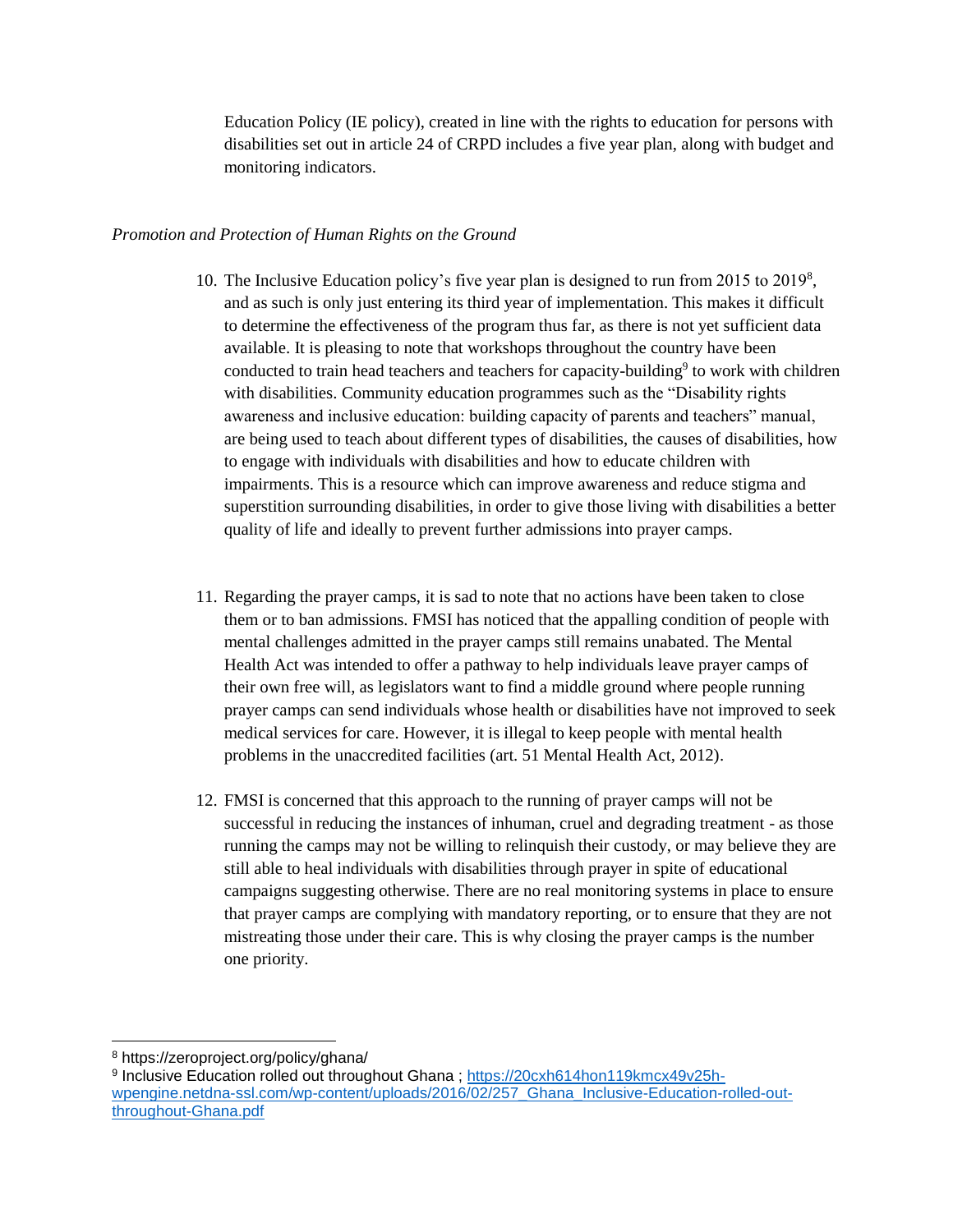13. However, if this method of referring individuals with mental illnesses or intellectual disabilities to doctors was to be fully adopted, there would not be sufficient resources to handle the influx of patients who would come from prayer camps. By 2011, there were only 18 registered psychiatrists in Ghana<sup>10</sup>. Resources are already stretched very thin amongst patients in these hospitals, and this is one factor as to why the prayer camps have not been closed outright, as those living in them would have no other place where they could go to be cared for.

## **Recommendations**

- **1. Enact and strengthen a domestic policy that would guide and regulate the practice of prayer camps in the country if it is necessary that prayer camps should be continued.**
- **2. Develop and construct more infrastructure to support mental health services, so that persons with mental illness or intellectual disabilities especially children have care that would replace the prayer camps.**
- **3. Implement a system of monitoring for known prayer camps, to ensure that those within their care are not being mistreated.**

## **Obstacles to Education: Harmful Traditional Practices**

### *Second-Cycle UPR Recommendations*

14. In the second-cycle of the UPR, Ghana accepted recommendations made by Brazil and Switzerland on continuing to protect women's and girls' rights by enforcing laws prohibiting harmful practices against women, including Trokosi and Female Genital Mutilation (FGM), and to intensify efforts to prevent and prosecute harmful practices like FGM<sup>11</sup>. They also accepted the recommendation made by Mexico to ensure that traditional practices were compatible with CRPD<sup>12</sup>

### *Legal and Institutional Framework*

15. In federal legislation, the Domestic Violence Act (2007) makes physical and psychological abuse of women illegal. The Criminal Code was amended in 1994<sup>13</sup>to include FGM as a crime and Trokosi is illegal under the Ghana Criminal Code (1998)<sup>14</sup>. There is currently no domestic legislation which deals with the legality of witch camps. However, Ghana Constitution prohibits slavery and servitude<sup>15</sup>

<sup>&</sup>lt;sup>10</sup> An overview of Ghana's mental health system: results from an assessment using the World Health Organisation's Assessment Instrument for Mental Health Systems (WHO-AIMS); 2014

<sup>&</sup>lt;sup>11</sup> A/HRC/22/6 para 125 recommendations 32 and 39

<sup>&</sup>lt;sup>12</sup> A/HRC/22/6 para 125 recommendation 90

<sup>&</sup>lt;sup>13</sup> Criminal Code Amendment Act 484 1994 (CHECK FORMATTING)

<sup>&</sup>lt;sup>14</sup> Ghana Criminal Code (1998) s314A prohibits ritual servitude, like Trokosi.

<sup>&</sup>lt;sup>15</sup> Constitution of the Republic of Ghana, article  $16(1)$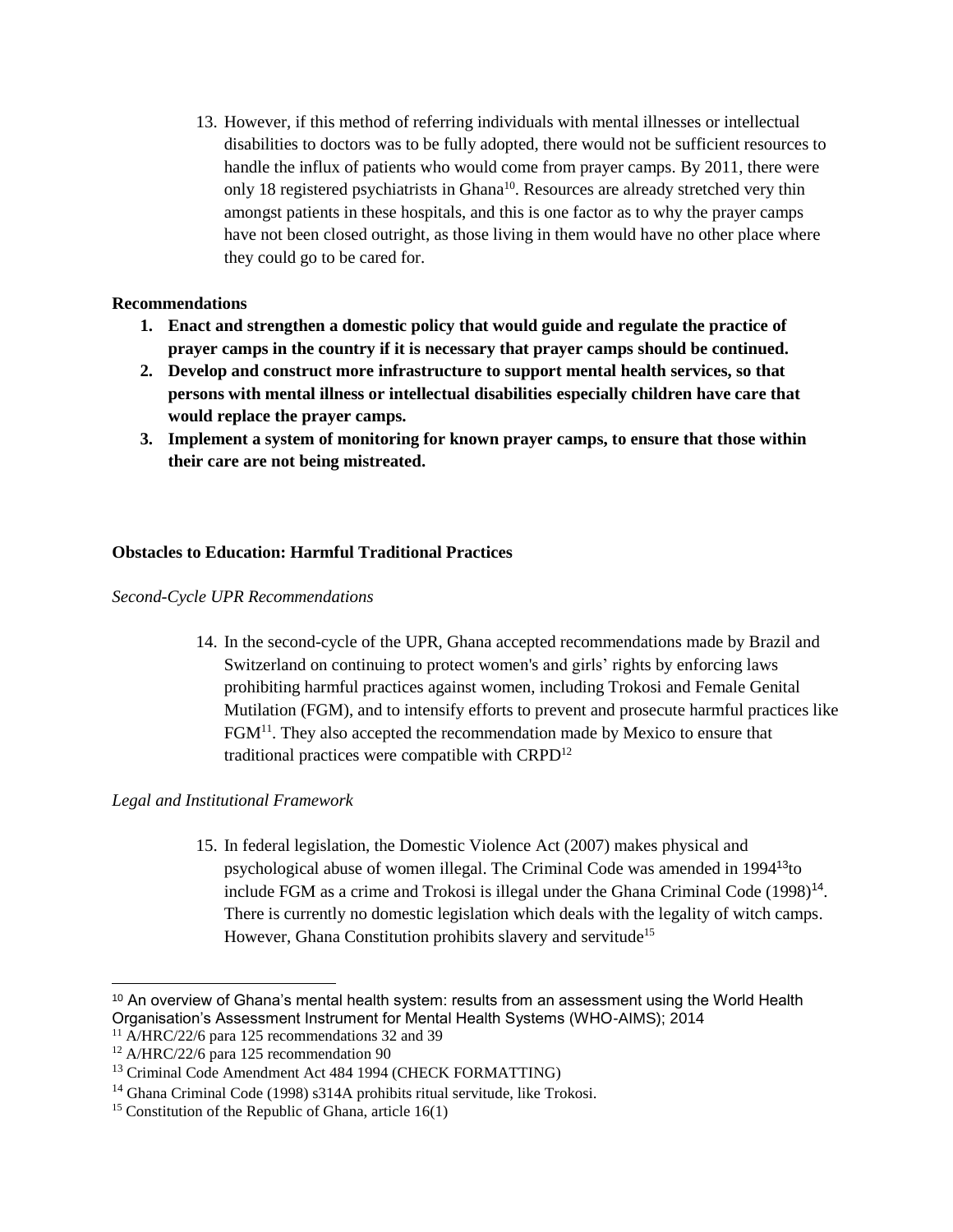### *Promotion and Protection of Human Rights on the Ground*

- 16. Though Trokosi<sup>16</sup> is legislated against, no prosecutions have occurred in Ghana relating to the practice. It is difficult to fully eliminate Trokosi, as many families will send their girls back to the shrines if they are liberated out of fear of punishment by the gods. Many NGOs are working to educate tribal leaders and families against the practice, however it is not clear what the government is doing to try and prevent Trokosi beyond purely legislative measures. If nothing else, there should be a greater effort made to encourage reporting of shrines and shrine priests, if the lack of reports is indeed the reason why there has been no prosecutions.
- 17. The practice of FGM persists despite legislation, predominantly near the borders of Burkina Faso and Togo where it is still legal. Parents have taken to crossing the border to cut their girls out of fear of prosecution. In 2015, Ghanaian delegates reported that FGM prevalence had been reduced from 30% to 4% over the last 10 years,<sup>17</sup> however not many prosecutions have been made so far as a result of this.
- 18. FMSI's investigation reveals that the closure of all witch camps recommended in the previous UPR has not been achieved. It remains a goal and a challenge to the government. Furthermore, the free movements of people in the north to cross to Burkina Faso and Togo pose a big challenge to control Ghanaians since they can still do the practice outside Ghana's borders.

## **Recommendations**

- **1. Reinforce the domestic guidelines and put stringent controls to monitor the practice of trokosi, particularly in areas along the borders with countries where the practice is still prevalent.**
- **2. Ensure that children and women who have undergone FGM and who are liberated from shrines as Trokosi are given access to social, medical, rehabilitative and psychological services, and opportunity for legal redress.**
- **3. Implement programmes to help empower women who have been victims of harmful practices to report the incidents to police, so they can prosecute those responsible.**
- **4. Conduct awareness raising campaigns to sensitize communities on the negative impact of trokosi system.**

### **Obstacles to Education: Forced Marriages**

<sup>&</sup>lt;sup>16</sup> The traditional religious practice found in parts of Ghana, Benin and Togo that plays an important part in rural justice system. A young girl is offered to the shrine as an expiation to appease the gods for the wrong done in the community. A young girl lives like a slave in the hands of a priest.

<sup>&</sup>lt;sup>17</sup> CRC Ghana 2015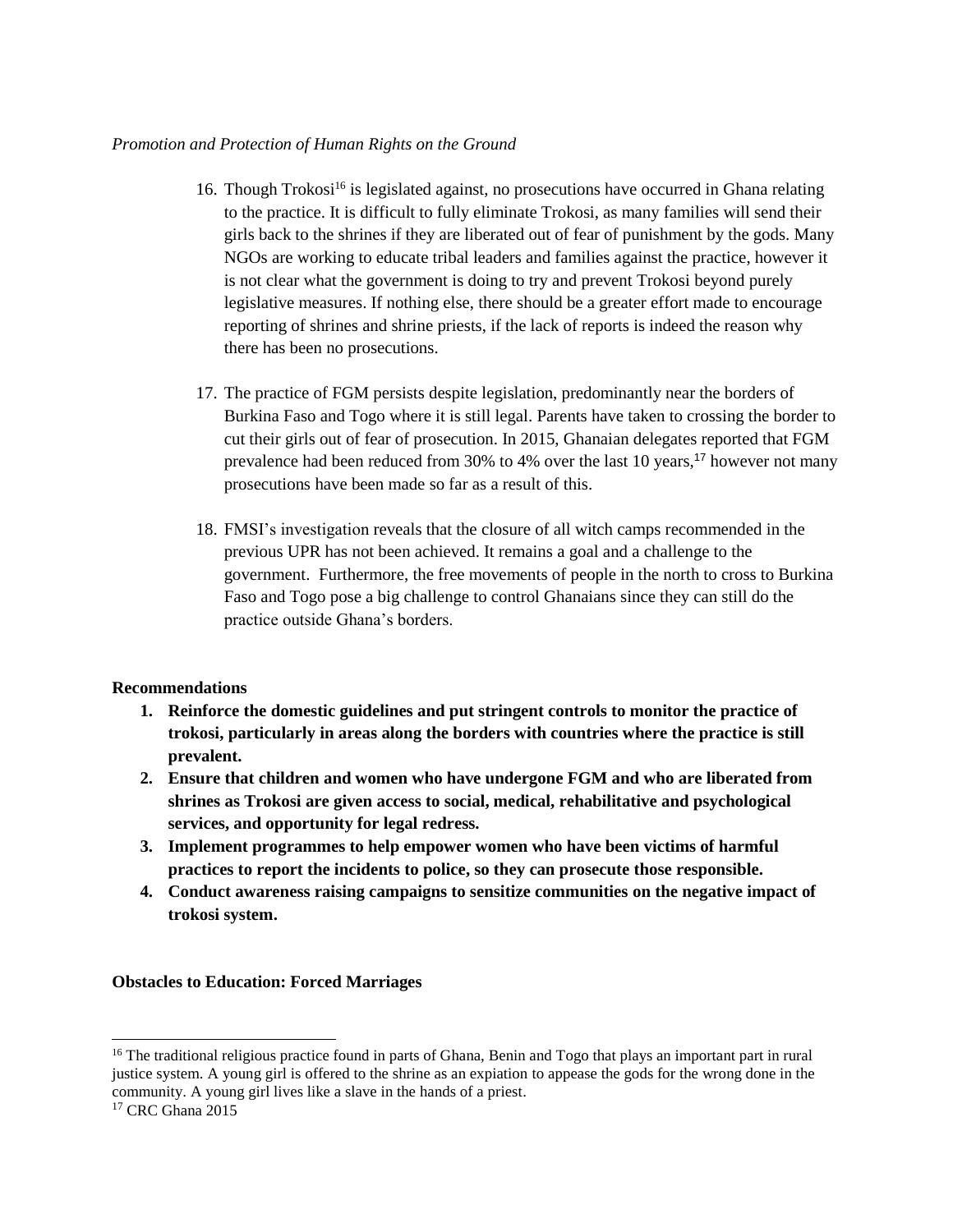19. In the Second-Cycle UPR, Ghana accepted a recommendation made by Portugal to combat violence against women including child and other forced marriages<sup>18</sup>.

### *Legal and Institutional Framework*

20. Ghana is a state party to the Convention on the Elimination of All Forms of Discrimination Against Women<sup>19</sup> which it ratified in 1986. In domestic law, the Children's Act 1998 prohibits and criminalizes child marriage, $2<sup>0</sup>$  as does the Ghana Criminal Procedure Code 1960.<sup>21</sup>

### *Promotion and Protection of Human Rights on the Ground*

**21.** In 2016, 21% of girls in Ghana were married before age 18 and figures might be higher in other regions. <sup>22</sup> Research shows that the practice of child marriage is mostly driven by socioeconomic factors such as poverty, gender inequality, pregnancy and a lack of education. 41% of girls from the poorest families are married before 18, as opposed to only 11.5% of girls from the richest families. Virtually, the 'bride price' for young girls is higher, and so families can often see child marriage as a necessary means to support their family. Additionally, 41.6% of women with no education were married before 18, compared with 4.7% of women married before 18 who had a secondary education<sup>23</sup>. Teenage pregnancy can be both a cause and a consequence of child marriage, as there is a stigma against single motherhood and motherhood out of wedlock, so many families decide it is better to marry off the pregnant girl. This often means the end of her education, and creates a situation where the poverty cycle and thus the cycle of child marriage may continue through her children. This is of great concern, and education is a key factor which can prevent child marriage and give girls a future.

#### **Recommendations**

 $\overline{a}$ 

- **1. Raise awareness on the negative consequences of child marriage, and the importance of education particularly in the Northern Region.**
- **2. Enhance Human Rights education in all schools in order to sensitise children particularly young girls on how to defend their own rights.**
- **3. Provide adolescent children with sexual health education to try and prevent teenage pregnancy, in order to break the cycle of pregnancy leading to marriage.**

<sup>18</sup> A/HRC/22/6 Par. 125 Recommendation 27

<sup>&</sup>lt;sup>19</sup> Article 16 of the Convention on the Elimination of All Forms of Discrimination Against Women prohibits forced marriage (1981)

<sup>20</sup> Children's Act (1998) Act 560.

 $21$  Ghana Criminal Procedure Code 1960, Act 30 (1998)

<sup>22</sup> UNICEF;<http://www.girlsnotbrides.org/child-marriage/ghana/>

<sup>23</sup> http://www.girlsnotbrides.org/child-marriage/ghana/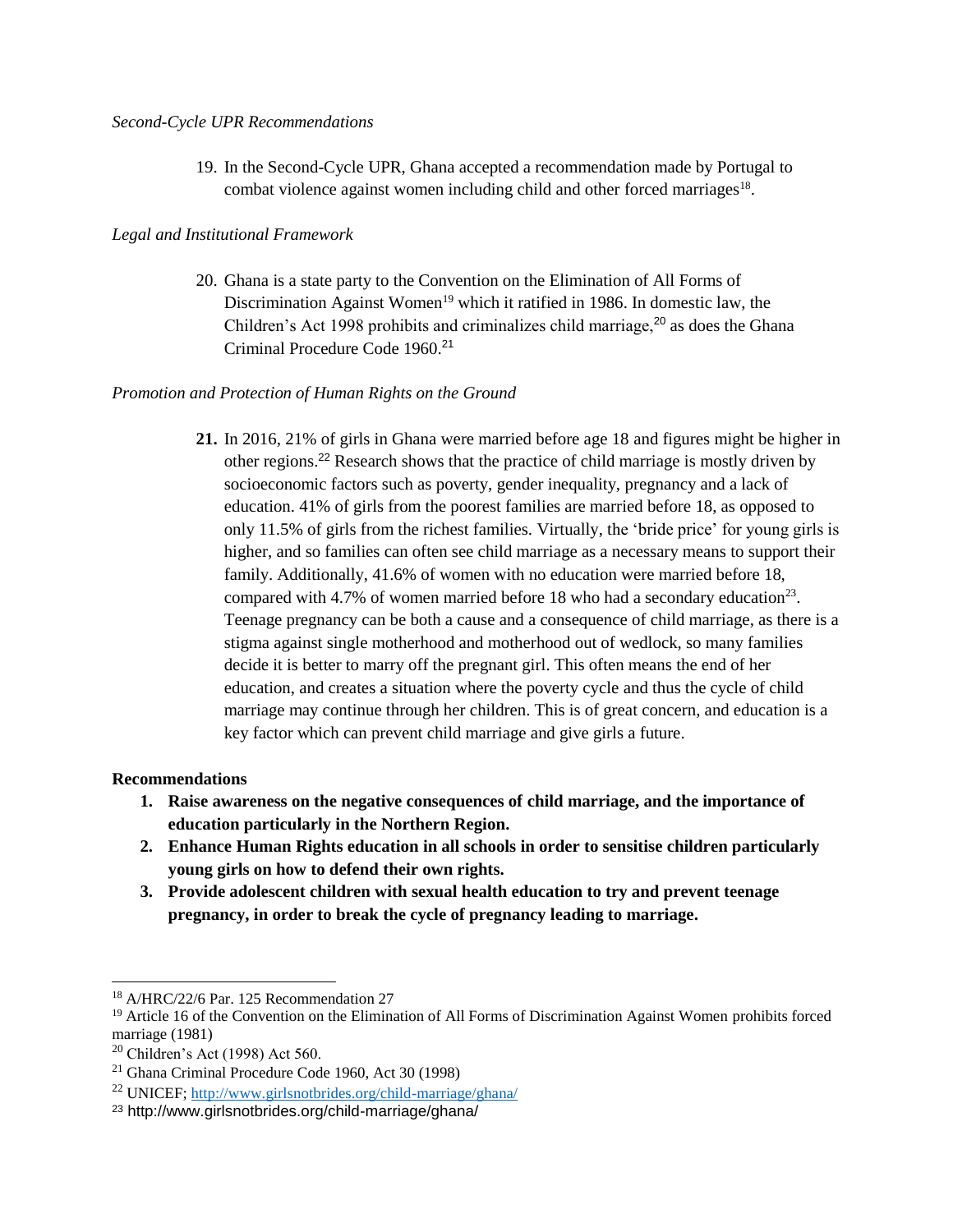## **Child Labour**

#### *Second-Cycle UPR Recommendations*

22. In the Second-Cycle of the UPR, Ghana accepted recommendations made by Italy, Turkey, United States of America and Spain to take stringent measures to reduce the use of child labour<sup>24</sup>, particularly in the mining, cocoa industry, and in the fishing industry on Lake Volta. Also accepted was to implement Ghana Child Labour monitoring system and promote rehabilitation, reintegration and education for victims of forced labour and trafficking.

### *Legal and Institutional Framework*

23. Ghana is a state party to relevant ILO treaties.<sup>25</sup> Ghana has federal legislation restricting child labour, however, these laws are not strictly enforced.<sup>26</sup> To help reduce child labour, Ghana implemented a National Plan of Action for the Elimination of the Worst Forms of Child Labour ('NPA')<sup>27</sup>, which aimed to reduce the worst forms of child labour to the "barest minimum" by 2015, and to lay social and institutional foundations for the elimination of other forms of child labour in the long term. Ghana is also engaged in an anti-trafficking partnership with the  $U.S.<sup>28</sup>$ 

### *Promotion and Protection of Human Rights on the Ground*

24. According to independent reports published in January 2016, the National Plan of Action did not accomplish its goals. The number of child labourers had increased by the end of 2015, as had the proportion of those engaging in hazardous work.<sup>29</sup> In 2014, there were six convictions relating to the worst forms of child labour. In 2015, there were zero convictions, despite having 97 labour inspectors employed and 317 labour inspections being carried out. It is difficult to assess the success or failure of efforts in Ghana to reduce child labour, or to assess the prevalence of child labour, as many statistics are often not made public by the government. These 'private' statistics include things such as the number of child labour violations found during inspections, or the funding the Labour

[http://www.ilo.org/dyn/normlex/en/f?p=NORMLEXPUB:11200:0::NO::P11200\\_COUNTRY\\_ID:103231](http://www.ilo.org/dyn/normlex/en/f?p=NORMLEXPUB:11200:0::NO::P11200_COUNTRY_ID:103231)

 <sup>24</sup> A/HRC/22/6 – Para. 125 Recommendations 51, 53, 54, 55 and 56

<sup>&</sup>lt;sup>25</sup> Has ratified ILO's Minimum Age Convention (c138) and the Worst Forms of Child Labour Convention (c182); C029 Forced Labour Convention (1930); C105 Abolition of Forced Labour Convention (1957); C138 Minimum Age Convention (1973); C182 Worst Forms of Child Labour Convention (1999)

 $^{26}$  The minimum age for work and hazardous work is set out in the Children's Act, s89 and s91 respectively, and the prohibition of forced labour is enshrined in the Constitution as well as in other legislation.

<sup>&</sup>lt;sup>27</sup> Government of Ghana's Response to United States Department of Labour's Report on Child Forced Labour in Foreign Countries (May 2011);<https://www.dol.gov/ilab/submissions/pdf/20110520b.pdf>

<sup>&</sup>lt;sup>28</sup> The 'Child Protection Compact Partnership';<https://www.state.gov/documents/organization/245530.pdf>

<sup>&</sup>lt;sup>29</sup> Challenging Heights; [http://challengingheights.org/2017/01/18/challenging-heights-set-to-end-child-trafficking](http://challengingheights.org/2017/01/18/challenging-heights-set-to-end-child-trafficking-in-5-years/)[in-5-years/](http://challengingheights.org/2017/01/18/challenging-heights-set-to-end-child-trafficking-in-5-years/)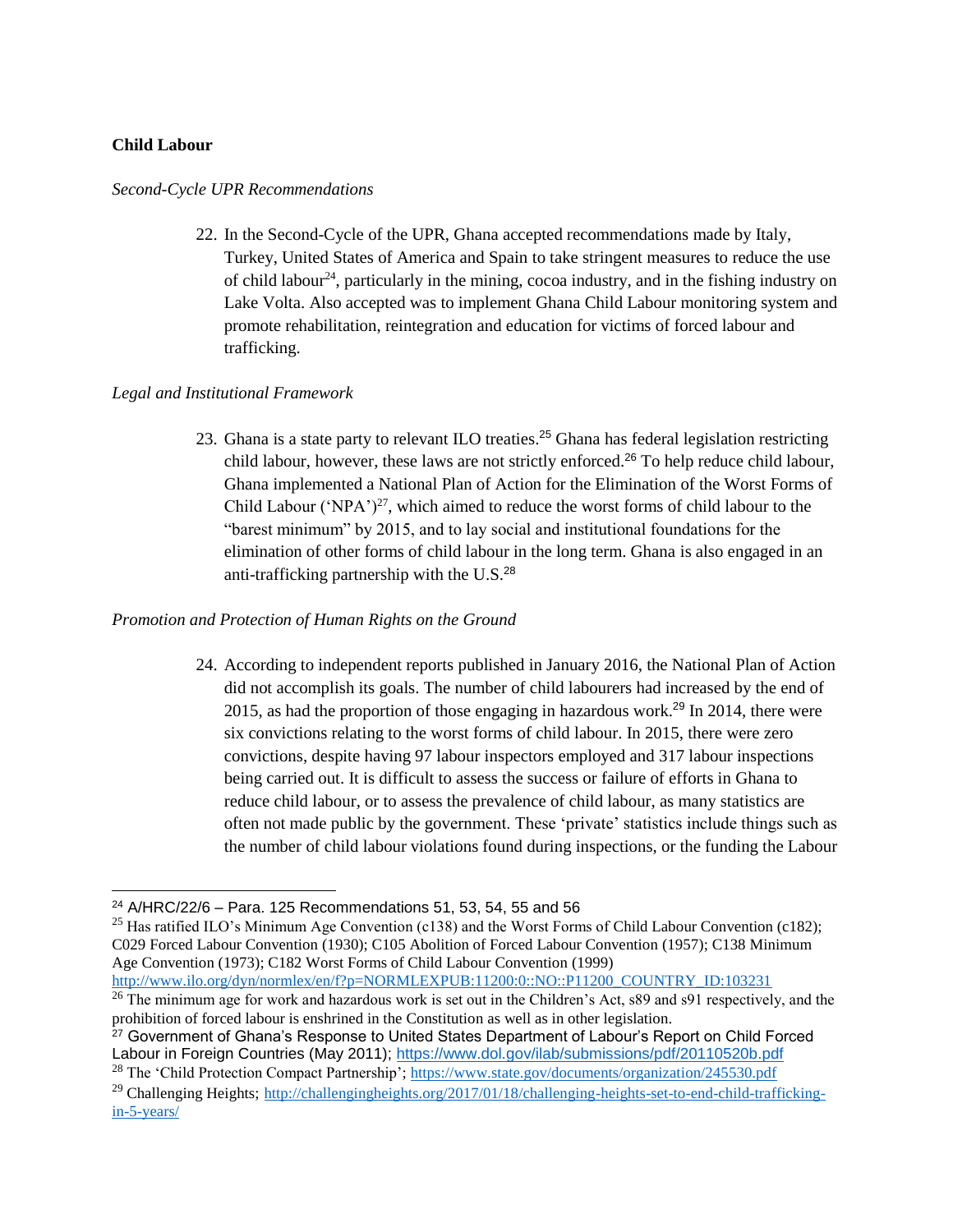Inspectorate receives. This makes it difficult to conclusively say whether or not the government is truly investing in the prevention of child labour, and to see how prevalent the worst forms of child labour is based on the number of violations found.

- 25. Regarding child labour in the cocoa industry, the Chocolate and Cocoa Industry Public Private-Partnership (PPP) is a partnership between the ILO and chocolate/ confectionary companies<sup>30</sup> which aims to eliminate child labour from the cocoa industry, and also contributes to another framework which seeks to address causes of child labour.
- 26. The Lake Volta region is known to be a hotbed of human trafficking and forced child labour. The 'Growing up Free' initiative<sup>31</sup> works to develop programmes regarding prevention, rescue, prosecution, rehabilitation, reintegration and education to overcome child fishing slavery. The IOM<sup>32</sup> also works to rescue children trafficked into the Lake Volta fishing industry. More than 700 kids have been liberated, rehabilitated and reintegrated into their home communities since 2002. These are positive steps towards preventing child labour, however effective and transparent monitoring system would allow NGO's to have a better insight into the problem to better be able to help to prevent it.

## **Recommendations**

- **1. The government should make public all data relating to child labour violations, to make it easier to implement targeted solutions.**
- **2. Reinforce the monitoring mechanism to establish the actual situation of children engaging in the labour industry.**

## **Corporal Punishment**

### *Second-Cycle UPR Recommendations*

27. In the Second-Cycle UPR, Ghana accepted recommendations made by Portugal and Austria<sup>33</sup> to amend all legislation to explicitly prohibit corporal punishment in all settings, including the home, and to create awareness raising campaigns and educational programmes (involving children, former victims of abuse and community members) to prevent child abuse and corporal punishment. Ghana also accepted recommendations to ratify the three Optional Protocols to the CRC.

*Legal and Institutional Framework*

<sup>&</sup>lt;sup>30</sup> Companies such as Ferrero, the Hershey Company, Kraft Foods, Mars and Nestle.

<sup>&</sup>lt;sup>31</sup> Joint programme run by the United States and Ghana

<sup>32</sup> International Organization for Migration

<sup>33</sup> A/HRC/22/6 – Para. 123.20 and Para. 125.50